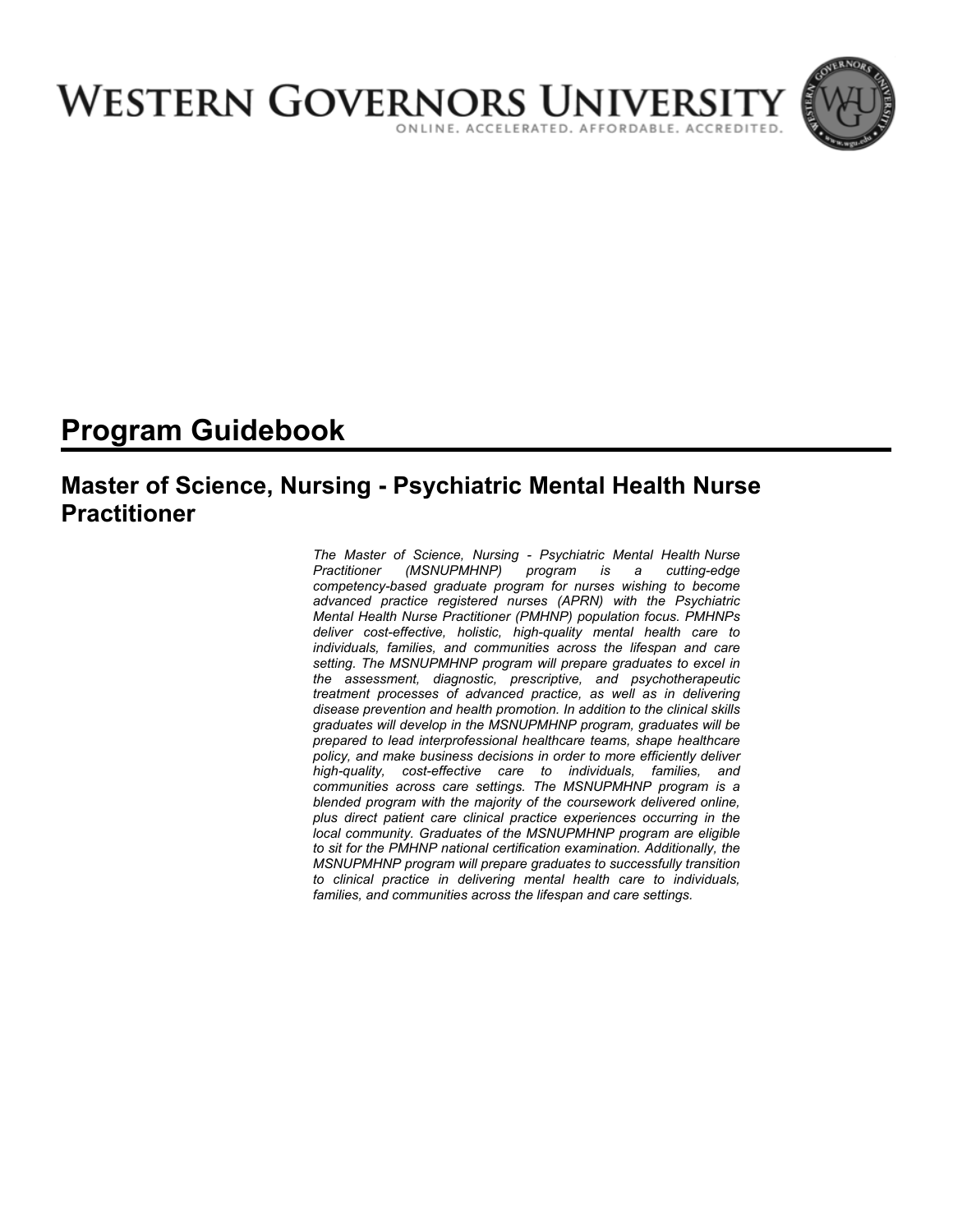# **Understanding the Competency-Based Approach**

Practically speaking, how do competency-based programs like those offered at Western Governors University (WGU) work? Unlike traditional universities, WGU does not award degrees based on completion of a certain number of credit hours or a certain set of required courses. Instead, you will earn your degree by demonstrating your skills, knowledge, and understanding of important concepts.

Progress through a degree program is governed not by the amount of time you spend in class but by your ability to demonstrate mastery of competencies as you complete required courses. Of course, you will need to engage in learning experiences as you review competencies or develop knowledge and skills in areas in which you may be weak. To help you acquire the knowledge and skills you need to complete your courses and program, WGU provides a rich array of learning resources. Your program mentor will work closely with you to help you understand the competencies required for your program and to help you create a schedule for completing your courses. You will also work closely with course instructors as you engage in each of your courses. As subject matter experts, course instructors will guide you through the content you must master to pass the course assessments.

The benefit of this competency-based system is that it enables students who are knowledgeable about a particular subject to make accelerated progress toward completing a degree, even if they lack college experience. You may have gained skills and knowledge of a subject while on the job, accumulated wisdom through years of life experience, or already taken a course on a particular subject. WGU will award your degree based on the skills and knowledge that you possess and can demonstrate—not the number of credits hours on your transcript.

### **Accreditation**

Western Governors University is the only university in the history of American higher education to have earned accreditation from four regional accrediting commissions. WGU's accreditation was awarded by (1) the Northwest Commission on Colleges and Universities, (2) the Higher Learning Commission of the North Central Association of Colleges and Schools, (3) the Accrediting Commission for Community and Junior Colleges of the Western Association of Schools and Colleges, and (4) the Accrediting Commission for Senior Colleges and Universities of the Western Association of Schools and Colleges. The university's accreditation status is now managed by the Northwest Commission on Colleges and Universities (NWCCU), which reaffirmed WGU's accreditation in February 2020. The WGU Teachers College is accredited at the initial-licensure level by the Council for the Accreditation of Educator Preparation (CAEP) and by the Association for Advancing Quality in Educator Preparation (AAQEP). The nursing programs are accredited by the Commission on Collegiate Nursing Education (CCNE). The Health Information Management program is accredited by the Commission on Accreditation for Health Informatics and Information Management Education (CAHIIM). The College of Business programs are accredited by the Accreditation Council for Business Schools and Programs (ACBSP).

### **The Degree Plan**

The focus of your program is your personalized Degree Plan. The Degree Plan is a detailed blueprint of the courses you will need to complete in order to earn your degree. The Degree Plan also lays out the accompanying learning resources and assessments that compose your program. The list of courses in the Degree Plan is often referred to as the standard path. The amount of time it takes to complete your program depends on both the amount of new information you need to learn and the amount of time you plan to devote each week to study. Your program mentor and course instructors will help you assess your strengths and development needs to establish a study plan.

Students vary widely in the specific skills and information they need to learn. For example, some students may be highly knowledgeable in a particular subject matter and would not need to engage in new learning opportunities. Other students may find that portions of the program require them to learn new information and that they need to take an online class or participate in a study module to acquire the knowledge and skills needed to fulfill program competencies in that area. Some individuals may be able to devote as little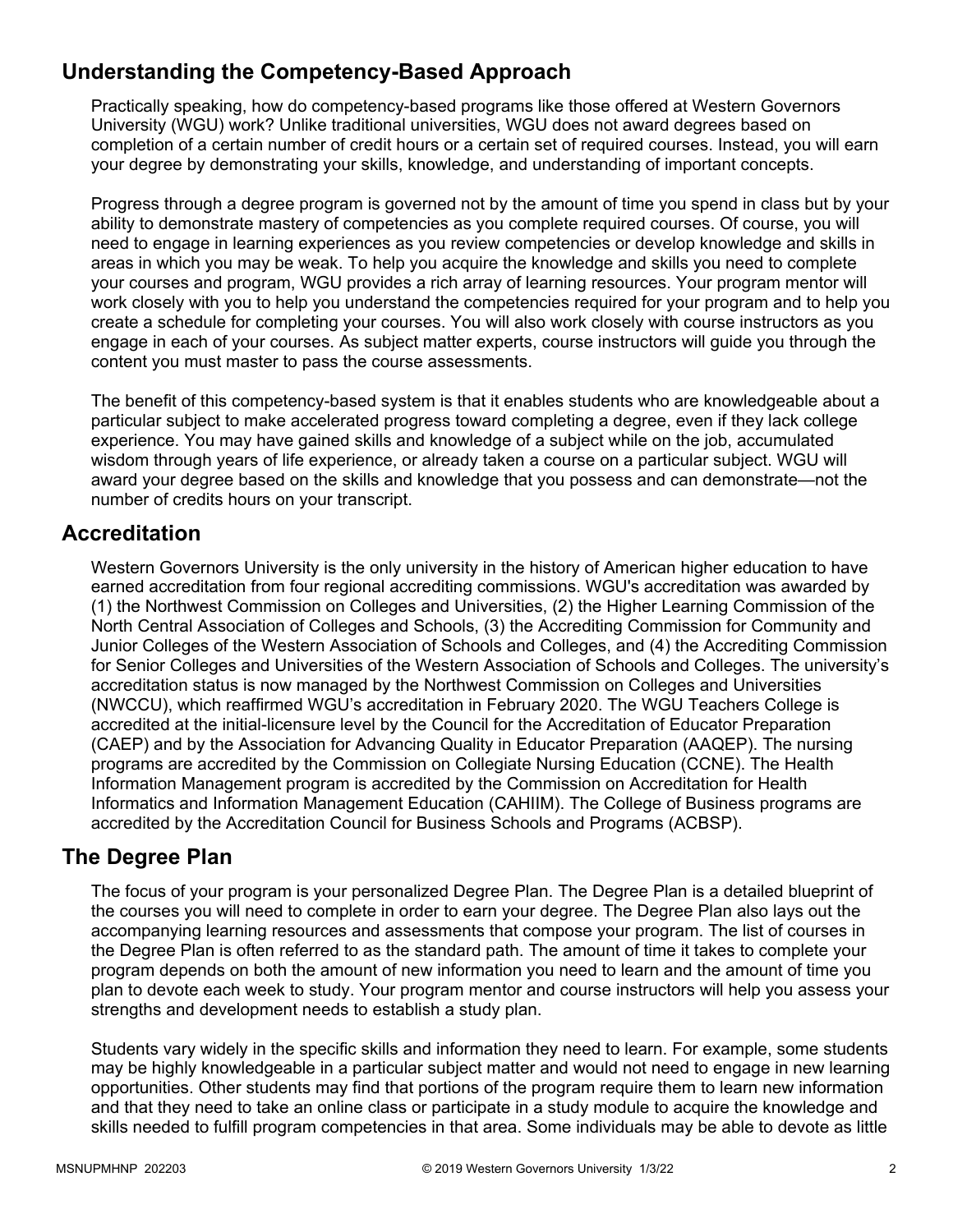as 15–20 hours per week to the program, while others may need to devote more time. For this reason, pre-assessments are there to help your program mentor form a profile of your prior knowledge and create a personalized Degree Plan.

### **How You Will Interact with Faculty**

At WGU, faculty serve in specialized roles, and they will work with you individually to provide the guidance, instruction, and support you will need to succeed and graduate. As a student, it is important for you to take advantage of this support. It is key to your progress and ultimate success. Upon your enrollment, you will be assigned a program mentor—an expert in your field of study who will provide you with regular program-level guidance and support from the day you start until the day you graduate. Your program mentor will set up regular telephone appointments (weekly at first) with you, which you will be expected to keep. The mentor will review program competencies with you and work with you to develop a plan and schedule for your coursework. Your program mentor will serve as your main point of contact throughout your program—helping you set weekly study goals, recommending specific learning materials, telling you what to expect in courses, and keeping you motivated. In addition to regular calls, your program mentor is available to help you resolve questions and concerns as they arise.

You will also be assigned to a course instructor for each course. Course instructors are doctoral-level subject matter experts who will assist your learning in each individual course. When you begin a new course, your assigned course instructor will actively monitor your progress and will be in touch to offer one-on-one instruction and to provide you with information about webinars, cohort sessions, and other learning opportunities available to help you acquire the competencies you need to master the course. Your course instructor can discuss your learning for the course, help you find answers to content questions, and give you the tools to navigate the course successfully. In addition, you will communicate with course instructors by posting in the online learning community and participating in live discussion sessions such as webinars and cohorts.

For many of the courses at WGU, you will be required to complete performance assessments. These include reports, papers, presentations, and projects that let you demonstrate your mastery of the required competencies. A separate group of faculty members, called evaluators, will review your work to determine whether it meets requirements. Evaluators are also subject matter experts in their field of evaluation. If your assessment needs further work before it "passes," these evaluators, who review your work anonymously, will provide you with instructional feedback to help you meet evaluation standards and allow you to advance.

### **Connecting with Other Mentors and Fellow Students**

As you proceed through your Degree Plan, you will have direct contact with multiple faculty members. These communications can take a variety of forms, including participation in one-on-one discussions, chats in the learning communities, and live cohort and webinar opportunities. As a WGU student, you will have access to your own personal MyWGU Student Portal, which will provide a gateway to your courses of study, learning resources, and learning communities where you will interact with faculty and other students.

The learning resources in each course are specifically designed to support you as you develop competencies in preparation for your assessments. These learning resources may include reading materials, videos, tutorials, cohort opportunities, community discussions, and live discussions that are guided by course instructors who are experts in their field. You will access your program community during your orientation course to network with peers who are enrolled in your program and to receive continued support through professional enrichment and program-specific chats, blogs, and discussions. WGU also provides Student Services associates to help you and your program mentor solve any special problems that may arise.

# **Orientation**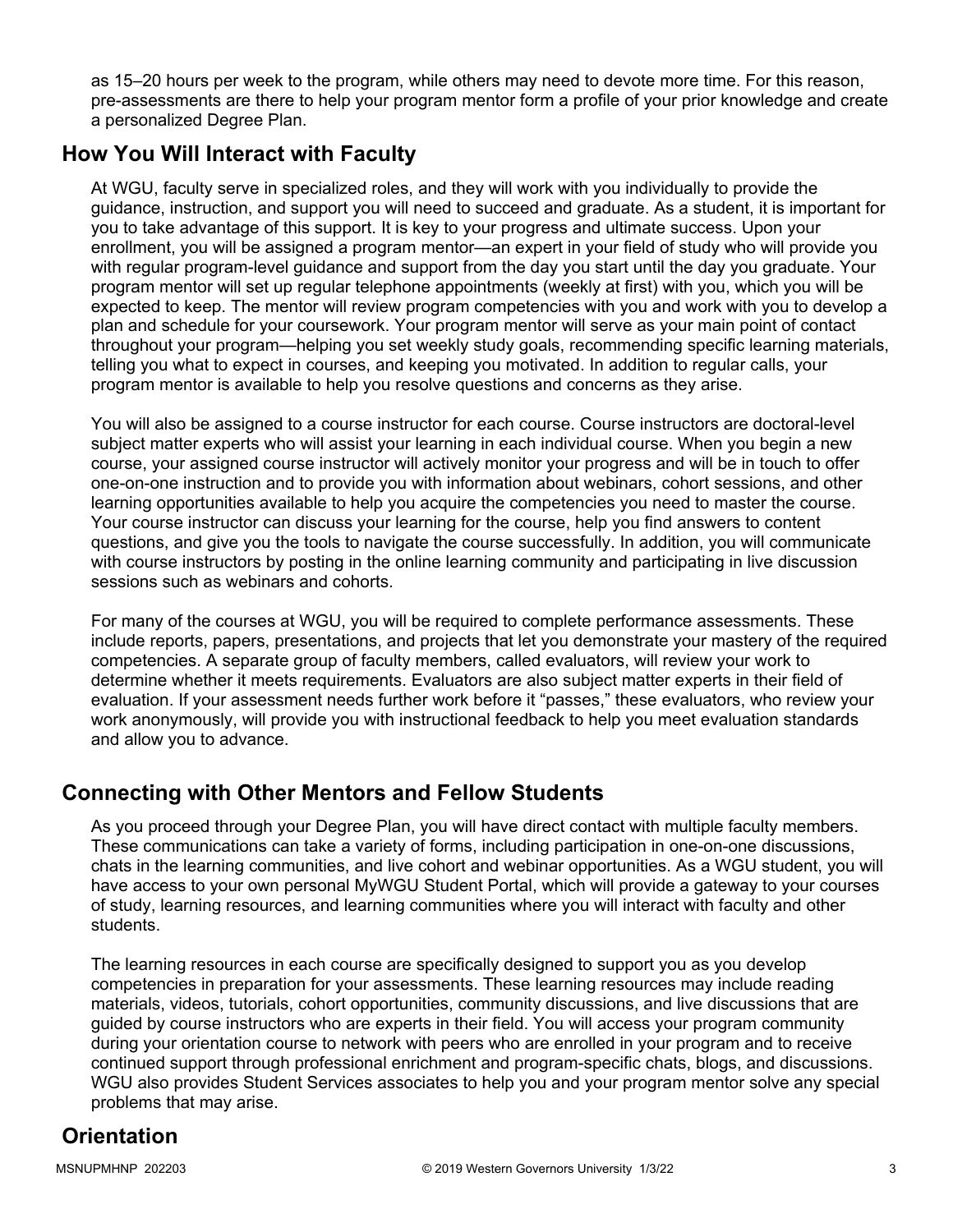The WGU orientation course focuses on acquainting you with WGU's competency-based model, distance education, technology, and other resources and tools available for students. You will also utilize WGU program and course communities, participate in activities, and get to know other students at WGU. The orientation course must be completed before you can start your first term at WGU.

### **Transferability of Prior College Coursework**

Because WGU is a competency-based institution, it does not award degrees based on credits but rather on demonstration of competency. However, if you have completed college coursework at another accredited institution, or if you have completed industry certifications, you may have your transcripts and certifications evaluated to determine if you are eligible to receive some transfer credit. The guidelines for determining what credits will be granted varies based on the degree program. Students entering graduate programs must have their undergraduate degree verified before being admitted to WGU. To review more information in regards to transfer guidelines based on the different degree programs, you may visit the Student Handbook found at the link below and search for "Transfer Credit Evaluation."

### [Click here for the Student Handbook](http://cm.wgu.edu/)

WGU does not waive any requirements based on a student's professional experience and does not perform a "résumé review" or "portfolio review" that will automatically waive any degree requirements. Degree requirements and transferability rules are subject to change in order to keep the degree content relevant and current.

Remember, WGU's competency-based approach lets you take advantage of your knowledge and skills, regardless of how you obtained them. Even when you do not directly receive credit, the knowledge you possess may help you accelerate the time it takes to complete your degree program.

### **Continuous Enrollment, On Time Progress, and Satisfactory Academic Progress**

WGU is a "continuous enrollment" institution, which means you will be automatically enrolled in each of your new terms while you are at WGU. Each term is six months long. Longer terms and continuous enrollment allow you to focus on your studies without the hassle of unnatural breaks between terms that you would experience at a more traditional university. At the end of every six-month term, you and your program mentor will review the progress you have made and revise your Degree Plan for your next sixmonth term.

WGU requires that students make measurable progress toward the completion of their degree programs every term. We call this "On-Time Progress," denoting that you are on track and making progress toward on-time graduation. As full-time students, graduate students must enroll in at least 8 competency units each term, and undergraduate students must enroll in at least 12 competency units each term. Completing at least these minimum enrollments is essential to On-Time Progress and serves as a baseline from which you may accelerate your program. We measure your progress based onthe courses you are able to pass, not on your accumulation of credit hours or course grades. Every time you pass a course, you are demonstrating that you have mastered skills and knowledge in your degree program. For comparison to traditional grading systems, passing a course means you have demonstrated competency equivalent to a "B" grade or better.

WGU assigns competency units to each course in order to track your progress through the program. A competency unit is equivalent to one semester credit of learning. Some courses may be assigned 3 competency units while others may be as large as 12 competency units.

Satisfactory Academic Progress (SAP) is particularly important to students on financial aid because you must achieve SAP in order to maintain eligibility for financial aid. We will measure your SAP quantitatively by reviewing the number of competency units you have completed each term. In order to remain in good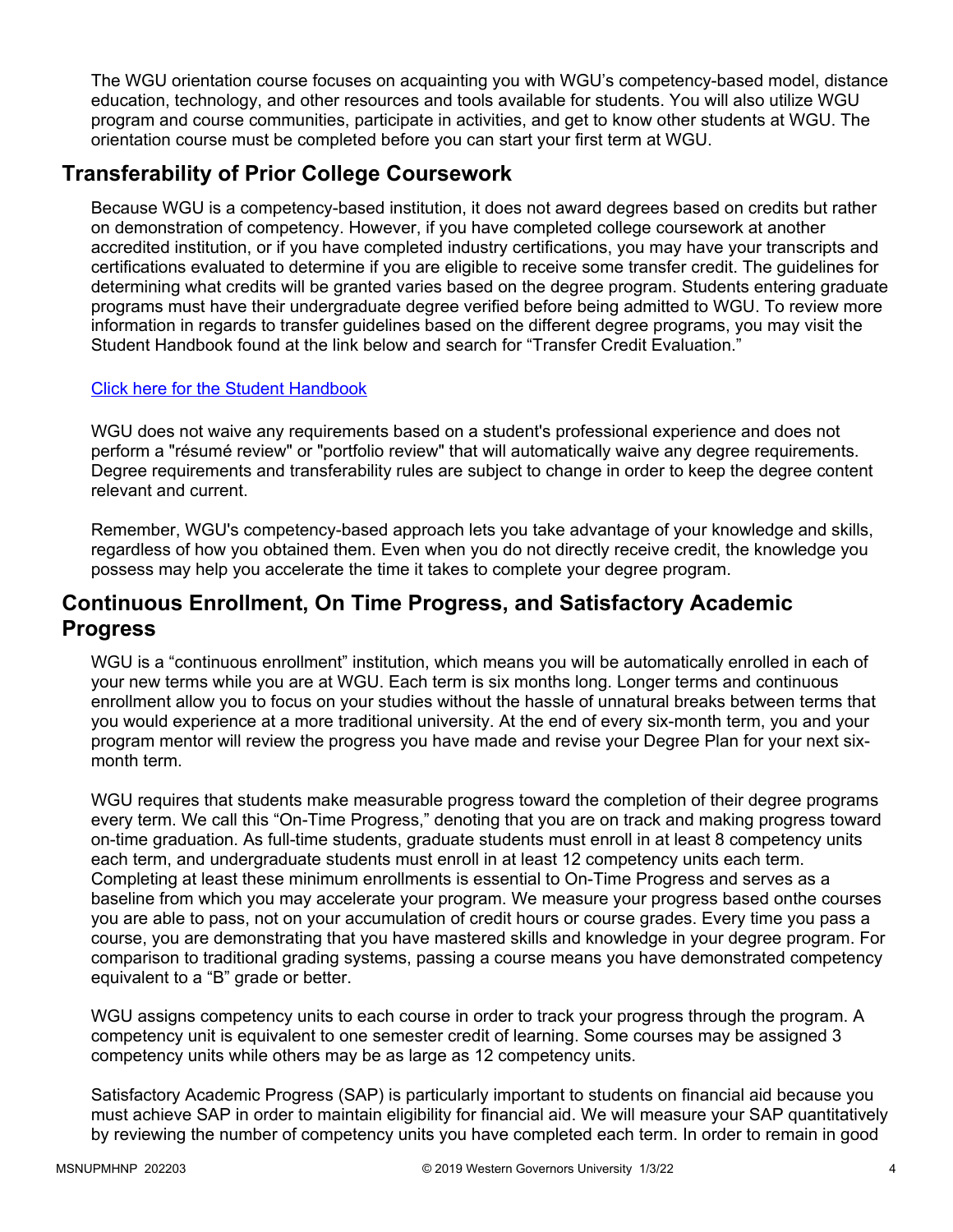academic standing, you must complete at least 66.67% of the units you attempt over the length of your program—including any courses you add to your term to accelerate your progress. Additionally, during your first term at WGU you must pass at least 3 competency units in order to remain eligible for financial aid. We know that SAP is complex, so please contact a financial aid counselor should you have additional questions. \*Please note: The Endorsement Preparation Program in Educational Leadership is not eligible for federal financial aid.

### **Courses**

Your Degree Plan includes courses needed to complete your program. To obtain your degree, you will be required to demonstrate your skills and knowledge by completing the assessment(s) for each course. In general there are two types of assessments: performance assessments and objective assessments. Performance assessments contain, in most cases, multiple scored tasks such as projects, essays, and research papers. Objective assessments include multiple-choice items, multiple-selection items, matching, short answer, drag-and-drop, and point-and-click item types, as well as case study and videobased items. Certifications verified through third parties may also be included in your program. More detailed information about each assessment is provided in each course of study.

### **Learning Resources**

WGU works with many different educational partners, including enterprises, publishers, training companies, and higher educational institutions, to provide high-quality and effective learning resources that match the competencies you are developing. These vary in type, and may be combined to create the best learning experience for your course. A learning resource can be an e-textbook, online module, study guide, simulation, virtual lab, tutorial, or a combination of these. The cost of most learning resources are included in your tuition and Learning Resource Fee. They can be accessed or enrolled for through your courses. Some degree-specific resources are not covered by your tuition, and you will need to cover those costs separately. WGU also provides a robust library to help you obtain additional learning resources, as needed.

Mobile Compatibility:

The following article provides additional details about the current state of mobile compatibility for learning resources at WGU. It includes a list that can be referenced to determine the mobile friendliness of all core course materials used in a program.

[Student Handbook article: Can I use my mobile device for learning resources?](https://cm.wgu.edu/t5/Frequently-Asked-Questions/Can-I-use-my-mobile-device-for-learning-resources/ta-p/396)

### **Standard Path**

As previously mentioned, competency units (CUs) have been assigned to each course in order to measure your academic progress. If you are an undergraduate student, you will be expected to enroll in a minimum of 12 competency units each term. Graduate students are expected to enroll in a minimum of 8 competency units each term. A standard plan for a student for this program who entered WGU without any transfer units would look similar to the one on the following page. Your personal progress can be faster, but your pace will be determined by the extent of your transfer units, your time commitment, and your determination to proceed at a faster rate. In addition, this program has set start dates for certain groups of courses. Some course start dates cannot be accelerated.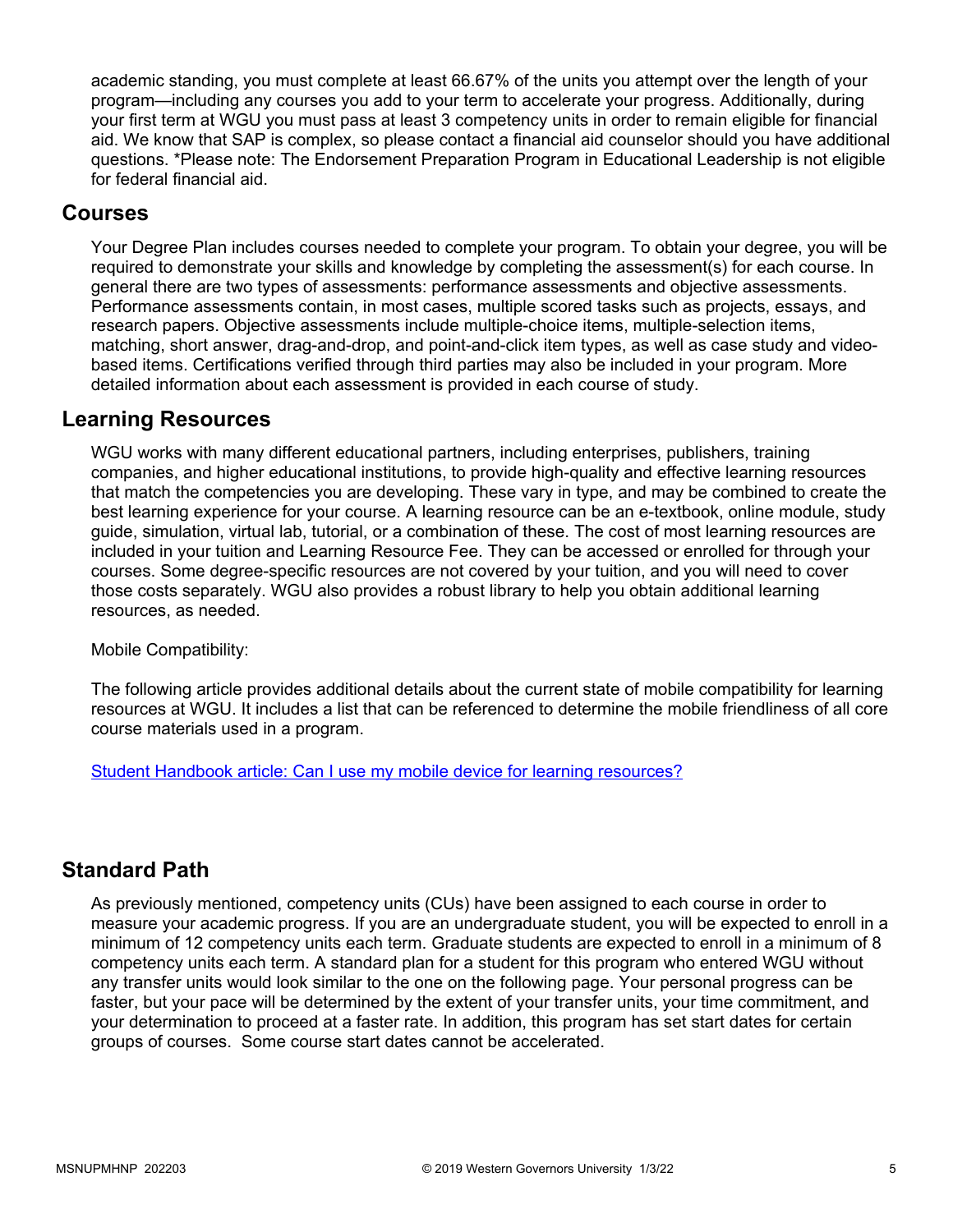## **Standard Path** *for* **Master of Science, Nursing - Psychiatric Mental Health Nurse Practitioner**

| <b>Course Description</b>                                                        | <b>CU<sub>s</sub></b> | <b>Term</b>    |
|----------------------------------------------------------------------------------|-----------------------|----------------|
| Professional Presence and Influence                                              | $\overline{2}$        |                |
| Advanced Pathophysiology for the Advanced Practice Nurse                         | 4                     | 1              |
| Essentials of Advanced Nursing Roles and Interprofessional Practice              | $\overline{2}$        | 1              |
| Quality Outcomes in a Culture of Value-Based Nursing Care                        | $\overline{2}$        | 1              |
| Informatics for Transforming Nursing Care                                        | 3                     | 2              |
| Advanced Pharmacology for the Advanced Practice Nurse                            | 4                     | $\overline{2}$ |
| Leadership and Management in Complex Healthcare Systems                          | 3                     | 2              |
| Advancing Evidence-Based Innovation in Nursing Practice                          | 3                     | 2              |
| Advanced Health Assessment for the Advanced Practice Nurse                       | $\overline{4}$        | 3              |
| Foundations of Advanced Psychiatric Mental Health Practice                       | 3                     | 3              |
| The Assessment and Diagnostic Process of Psychiatric Nurse Practitioner Practice | 3                     | 3              |
| Psychopharmacology for Advanced Psychiatric Mental Health Practice               | 3                     | 4              |
| Advanced Psychological Care of Adults and Older Adults Across Care Settings      | 3                     | 4              |
| Advanced Psychological Care of Children and Adolescents Across Care Settings     | 3                     | 4              |
| Psychiatric Mental Health Nurse Practitioner Clinical Internship I               | 3                     | 5              |
| Psychiatric Mental Health Nurse Practitioner Clinical Internship II              | 3                     | 5              |
| Psychiatric Mental Health Nurse Practitioner Clinical Internship III             | 3                     | 5              |

### **Changes to Curriculum**

WGU publishes an Institutional Catalog, which describes the academic requirements of each degree program. Although students are required to complete the program version current at the time of their enrollment, WGU may modify requirements and course offerings within that version of the program to maintain the currency and relevance of WGU's competencies and programs. When program requirements are updated, students readmitting after withdrawal from the university will be expected to re-enter into the most current catalog version of the program.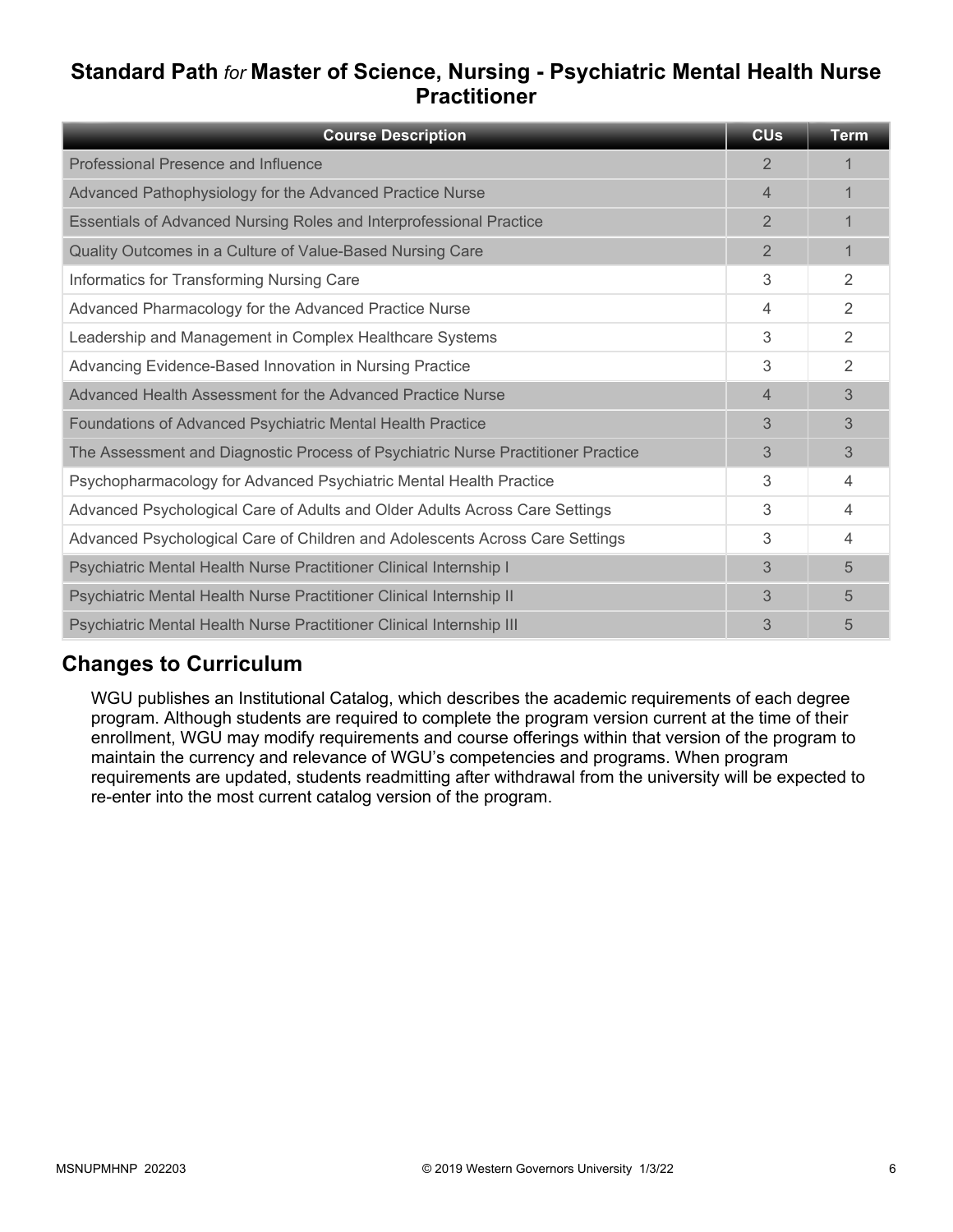# **Areas of Study** for **Master of Science, Nursing - Psychiatric Mental Health Nurse Practitioner**

The following section includes the areas of study in the program, with their associated courses. Your specific learning resources and level of instructional support will vary based on the individual competencies you bring to the program and your confidence in developing the knowledge, skills, and abilities required in each area of the degree. The Degree Plan and learning resources are dynamic, so you need to review your Degree Plan and seek the advice of your mentor regarding the resources before you purchase them.

### **MSN Core**

### **Professional Presence and Influence**

Professional Presence and Influence is a masters-level course designed to guide students towards an enhanced state of presence, where therapeutic relationships are built between nurse and patient. Students will learn techniques for self-care practices that result in enhanced mental and physical wellbeing and that ensure ethically-generated patient care. Presence is an intrapersonal and interpersonal quality that allows the nurse to relate to others and to be aware of the world around them. The characteristics of presence, which include holism, intimacy, sensitivity and adaptability, create a heightened sense of awareness that fosters therapeutic relationships between the nurse and patient. Developing a mindful, authentic presence is central to health and spiritual practices in several cultures and a major element of leadership. Students will intentionally develop a focused mindfulness practice that will influence patient outcomes and lead to conditions that create joy in the workplace.

*This course covers the following competencies:*

- *Begin your course by discussing your course planning tool report with your instructor and creating your personalized course plan together.*
- *The graduate promotes a healthy work environment by demonstrating a professional presence that includes selfawareness characteristics.*
- *The graduate develops solutions and strategies that build positive relationships and promote mindfulness in the workplace.*
- *The graduate recommends social communication strategies and technologies to promote a sense of caring and belonging.*
- *The graduate applies the principles of improvement science to solve the problem of hostility in the workplace and initiate organizational change designed to promote health and joy in the workplace.*
- *The graduate implements the principles of academic writing to produce clear, concise, and evidence-based written communications.*

### **Essentials of Advanced Nursing Roles and Interprofessional Practice**

Essentials of Advanced Nursing Roles and Interprofessional Practice explores essential characteristics of the advanced professional nurse in the role of leader, educator, practitioner, or informatics specialist. In this course, students will apply evidence-based strategies to facilitate interprofessional collaboration on teams. Students will explore the role of nurses in advocating for change at the bedside, as well as leading teams to advocate for health policy reform. Students will gather and analyze data to identify patients and populations at risk and recommend policy change to improve health outcomes in the community.

- *Begin your course by discussing your course planning tool report with your instructor and creating your personalized course plan together.*
- *The graduate recommends strategies for practicing lifelong learning skills to encourage the continuous improvement essential for practicing as an advanced nursing professional.*
- *The graduate recommends legal and regulatory policies that advocate for improved health outcomes in patients and populations.*
- *The graduate analyzes the roles and interaction of interprofessional team members to assess the resulting impact on healthcare outcomes.*
- *The graduate analyzes organizational performance data to guide recommendations for improving healthcare outcomes and disseminating results to a professional community.*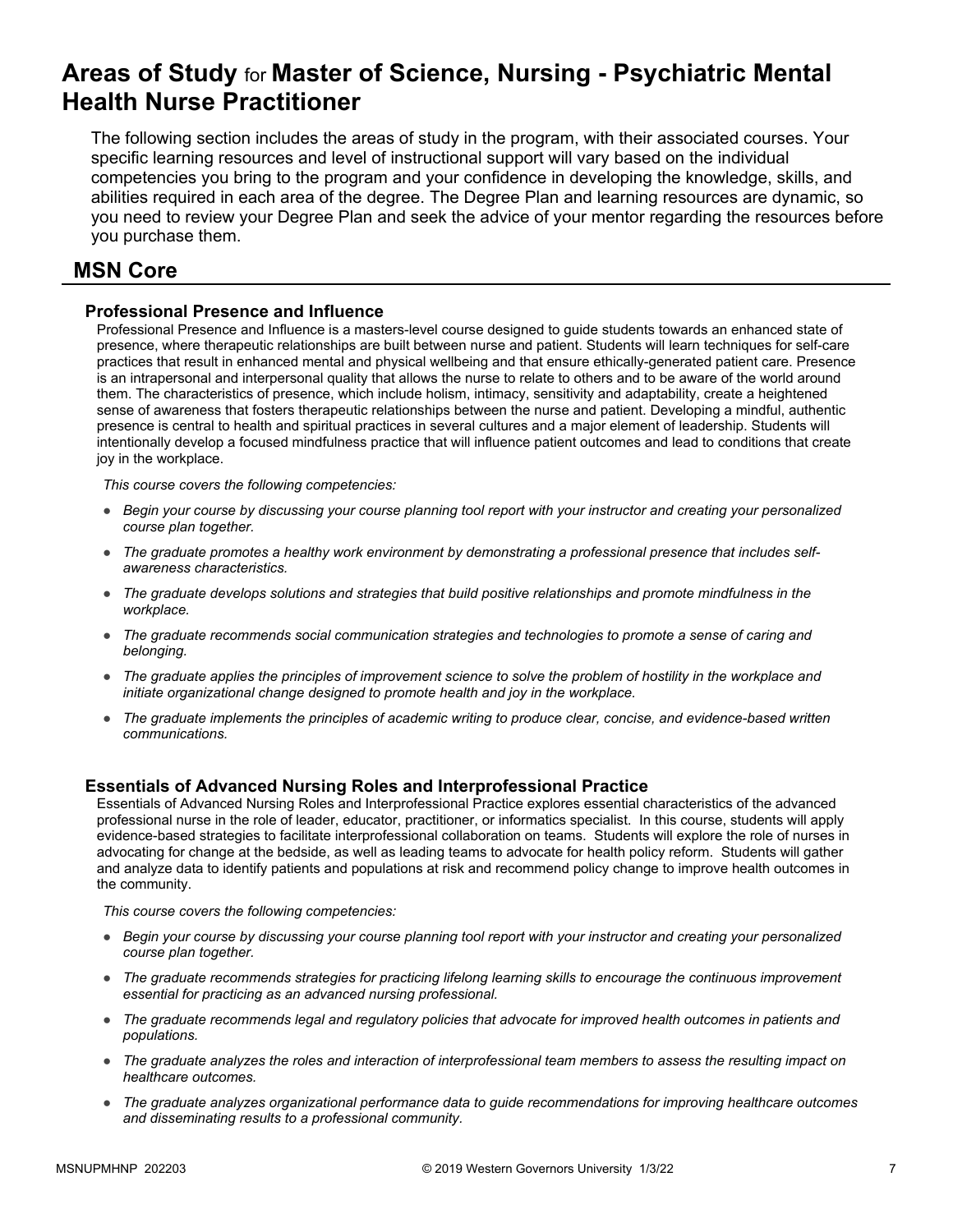#### **Quality Outcomes in a Culture of Value-Based Nursing Care**

Quality Outcomes in a Culture of Value-Based Nursing Care incorporates current standards of quality and safety within the context of value-based care. In a value-based healthcare system, the benefits are derived from measuring health outcomes against the cost of delivering the outcomes. These benefits are then extended to patients, providers, payers, suppliers, and society as a whole. This course introduces new healthcare delivery models, which stress a team-oriented approach to patient care and sharing of patient data so that care is coordinated, and outcomes can be measured easily. Emphasis is placed on performance and quality improvement methods that underlie value-based nursing care. The nurse in advanced practice today must exemplify the standards of quality and safety and be prepared to lead the delivery of value-based patient-centered care.

*This course covers the following competencies:*

- *Begin your course by discussing your course planning tool report with your instructor and creating your personalized course plan together.*
- *The graduate analyzes the culture of continuous quality improvement and the provision of value-based care to optimize patient outcomes using a systems-thinking analytic approach.*
- *The graduate develops a systematic process that incorporates quality measures and benchmarks to assess organizational strengths and vulnerabilities.*
- *The graduate integrates performance and process improvement methodologies to develop solutions for identified quality and safety gaps in the practice setting.*
- *The graduate establishes measurable metrics and processes to evaluate the effectiveness of value-based care strategies and initiatives.*

#### **Informatics for Transforming Nursing Care**

Informatics for Transforming Nursing Care integrates nursing science with multiple information and analytical sciences to identify, define, manage, and communicate data, information, knowledge, and wisdom in nursing practice. Students will acquire knowledge and skills to apply informatics concepts, communications, and data that are critical to facilitating interprofessional data-driven decision-making. It is designed to build competence in the use of patient- and populationbased applications that inform and support the transformation of nursing care delivery toward a future of value-based quality nursing care that improves health outcomes. This course aligns theoretical concepts with practical applications of informatics and is consistent with the functional areas and responsibilities of informatics nurses as defined by American Nurses Association Scope and Standards for nursing informatics.

*This course covers the following competencies:*

- *Begin your course by discussing your course planning tool report with your instructor and creating your personalized course plan together.*
- *The graduate analyzes the theoretical and conceptual underpinnings of the nursing informatics scope and standards to improve patient experience and health outcomes.*
- *The graduate determines how technology and informatics can be optimized to improve the patient experience and lower healthcare costs.*
- *The graduate analyzes core administrative systems to support the management of safe, cost-effective, and high-quality healthcare.*
- *The graduate analyzes data from population-based systems to mitigate public health threats and decrease incidence of disease.*
- *The graduate designs data collection tools and processes to capture, analyze, and report health indicators and outcomes.*
- *The graduate refines data to visually represent, forecast, monitor, and report progress in meeting healthcare outcomes.*

#### **Leadership and Management in Complex Healthcare Systems**

Leadership and Management in Complex Healthcare Systems prepares graduate nurses to be thoughtful strategists and informed decision makers who serve as strong leaders in high performing healthcare systems. Students develop competencies for managing diverse teams in complex systems, monitoring and measuring organizational performance, allocating financial and human resources, and leading change towards a transformed healthcare system. Additionally, students acquire the knowledge and skills to become full partners with other healthcare professionals by demonstrating nurse contributions toward high-quality care to patients and populations, while working collaboratively with interprofessional teams.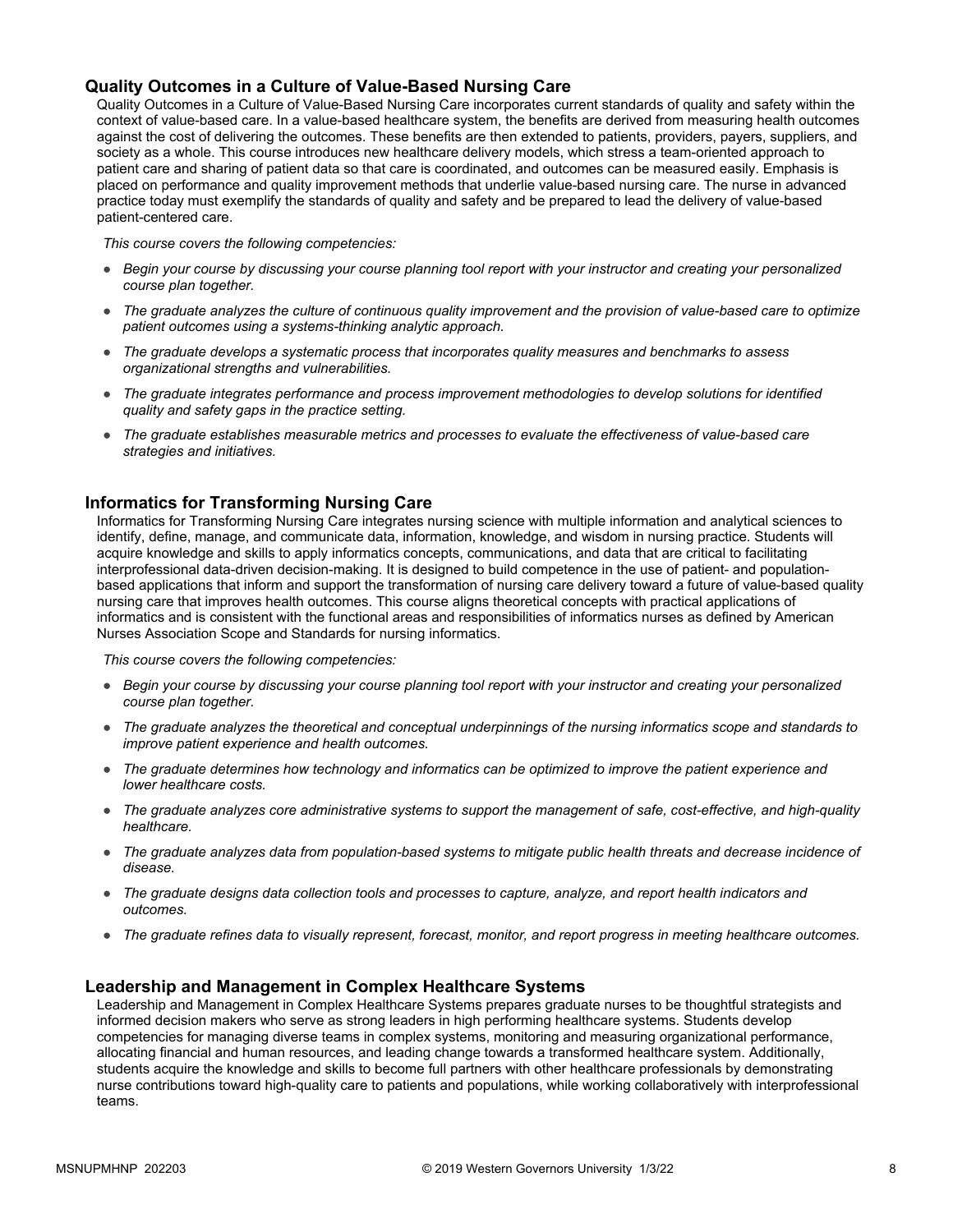*This course covers the following competencies:*

- *Begin your course by discussing your course planning tool report with your instructor and creating your personalized course plan together.*
- *The graduate determines the effective leadership skills and approaches required to navigate a diverse staff in a changing healthcare environment.*
- *The graduate creates communication and change management plans to foster a culture of innovation.*
- *The graduate analyzes data to measure progress in meeting organizational performance indicators in complex healthcare systems.*
- *The graduate determines system-level factors necessary to support and empower interprofessional teams.*
- *The graduate validates key performance indicators to measure the impact of nursing care on patient and population outcomes.*
- *The graduate proposes a strategic business plan to start a nurse-managed practice.*

#### **Advancing Evidence-Based Innovation in Nursing Practice**

Advancing Evidence-Based Innovation in Nursing Practice introduces students to the dynamic union of healthcare innovation and evidence. Core competencies and behaviors required to be a nurse innovator are discussed. Strategies for measuring innovation at various system levels are presented, as well as techniques for synthesizing and disseminating evidence to advance innovation in healthcare. The skills needed to appraise the quality of diverse sources of evidence are presented within the framework of evidence-based practice. This course focuses on identifying new and emerging sources of evidence that can inform, translate, and scale the complexity of leading innovation in healthcare organizations. Students will experience building communities of practice for collaboratively developing innovative practices and policies designed to improve the health of populations and enhance the patient experience of care.

*This course covers the following competencies:*

- *Begin your course by discussing your course planning tool report with your instructor and creating your personalized course plan together.*
- *The graduate analyzes evidence from research, clinical expertise, and patient experiences to contribute to the innovation of healthcare practices and policies*
- *The graduate incorporates research strategies and processes to search and review relevant evidence from credible sources.*
- *The graduate evaluates innovative best practices that support outcomes-driven healthcare practices.*
- *The graduate incorporates new evidence from big data and emerging technologies to design innovative practices.*
- *The graduate applies the theory of disruption when developing innovative strategies to improve healthcare outcomes.*
- *The graduate synthesizes credible sources of evidence to propose innovative patient care practice guidelines, organizational goals and strategies, and population-based care policies.*

### **Nurse Practitioner Core**

#### **Advanced Pathophysiology for the Advanced Practice Nurse**

Advanced Pathophysiology for the Advanced Practice Nurse prepares the graduate nursing student for the role of an advanced practice nurse with the competencies and skills needed to recognize disease states, identify disease progression, and assess and evaluate symptoms for patients across the lifespan. This course will help the graduate nursing student gain a deeper understanding of pathophysiology from the cellular to the systems level and will provide graduate nursing students with the knowledge and skills to determine the etiology, underlying physiological changes, and the human affective responses to alterations in health. This course will also prepare the graduate nursing student to communicate the pathophysiology of disease processes to providers and patients.

- *Begin your course by discussing your course planning tool report with your instructor and creating your personalized course plan together.*
- *The graduate evaluates foundational concepts of pathophysiology, including the genetic, immunological, and lifestyle*  factors associated with the development of disease, in order to improve patient education and health outcomes.
- *The graduate evaluates the pathophysiology of diseases affecting the HEENT, neurologic, and endocrine systems, as*  well as the neurobiology of psychiatric disorders, to determine disease management and improve patient education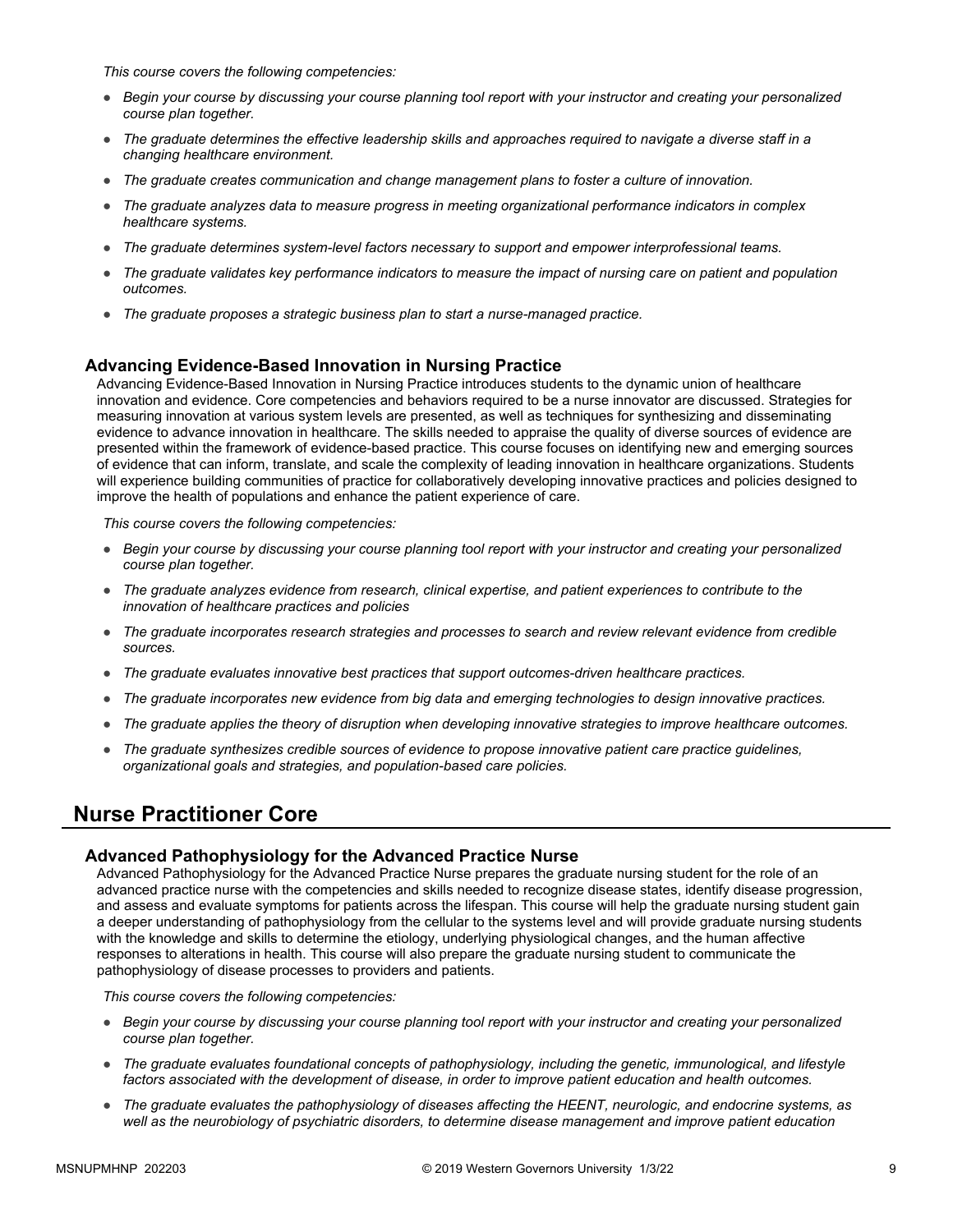*and health outcomes.* 

- *The graduate evaluates the pathophysiology of diseases affecting the reproductive and pulmonary systems to determine disease management and improve patient education and health outcomes.*
- *The graduate evaluates the pathophysiology of diseases affecting the hematologic, cardiovascular, and lymphatic systems to determine disease management and improve patient education and health outcomes.*
- *The graduate evaluates the pathophysiology of diseases affecting the renal, urologic, and gastrointestinal systems to determine disease management and improve patient education and health outcomes.*
- *The graduate evaluates the pathophysiology of diseases affecting the musculoskeletal and integumentary systems to determine disease management and improve patient education and health outcomes.*

#### **Advanced Pharmacology for the Advanced Practice Nurse**

Advanced Pharmacology for the Advanced Practice Nurse prepares the graduate nursing student for the role of an advanced practice nurse with the competencies and skills for prescribing and monitoring medication safely and effectively. This course will prepare the graduate nursing student to apply pharmacotherapeutics in primary care settings by utilizing the pivotal basis of pharmacokinetics and pharmacodynamics. This course will also prepare the graduate nursing student to select the correct medication, describe the rationale for that selection to the patient, family, and other providers, and to effectively monitor the patient to promote positive drug outcomes.

*This course covers the following competencies:*

- *Begin your course by discussing your course planning tool report with your instructor and creating your personalized course plan together.*
- *The graduate integrates the practice of evidence-based medicine and pharmacology principles to effectively, safely, and responsibly make decisions to improve patient care and address underlying health concerns.*
- *The graduate analyzes how the nervous system is affected by neuropharmacology to improve quality of life and health outcomes.*
- *The graduate analyzes how pharmacology affects the pulmonary and cardiovascular systems to inform decisions that improve quality of life and health outcomes.*
- *The graduate synthesizes pharmacological changes for patients in the transition of care to improve the overall patient experience.*
- *The graduate analyzes how pharmacology affects wellness, nutrition, and women's and men's health to improve quality of life and health outcomes.*
- *The graduate analyzes how pharmacology affects the gastrointestinal and endocrine systems, as well as obesity, to improve quality of life and health outcomes.*
- *The graduate analyzes how pharmacology affects infectious diseases, allergies, and musculoskeletal disorders to make evidence-based decisions to improve quality of life and health outcomes.*

#### **Advanced Health Assessment for the Advanced Practice Nurse**

Advanced Health Assessment prepares the graduate nursing student to perform the role of an advanced practice nurse with the essential competencies necessary to provide primary health care to patients and families of diverse populations. Students will develop the skills needed for systematically collecting and analyzing subjective and objective patient data. Through simulation and clinical experiences, students will use data to determine current and ongoing patient health status, predict health risks, and identify health-promoting activities for patients across the lifespan. Advanced Health Assessment will prepare the nursing graduate with the critical thinking, clinical reasoning, and advanced diagnostic skills required for advanced practice nursing. Upon completion of Advanced Health Assessment, the graduate will be able to synthesize individual and systems level subjective and objective data to facilitate the differential diagnosis processes. Also, the graduate will be able to clearly describe to patients and providers the pertinent health assessment findings and rationale supporting the diagnostic process.

- *Begin your course by discussing your course planning tool report with your instructor and creating your personalized course plan together.*
- *The graduate generates a comprehensive patient health assessment using subjective and objective data.*
- *The graduate evaluates the head, eyes, ears, nose, and throat (HEENT), lymphatic, central nervous, and psychiatric systems using a holistic assessment approach to document normal and abnormal findings and incorporate lifespan considerations.*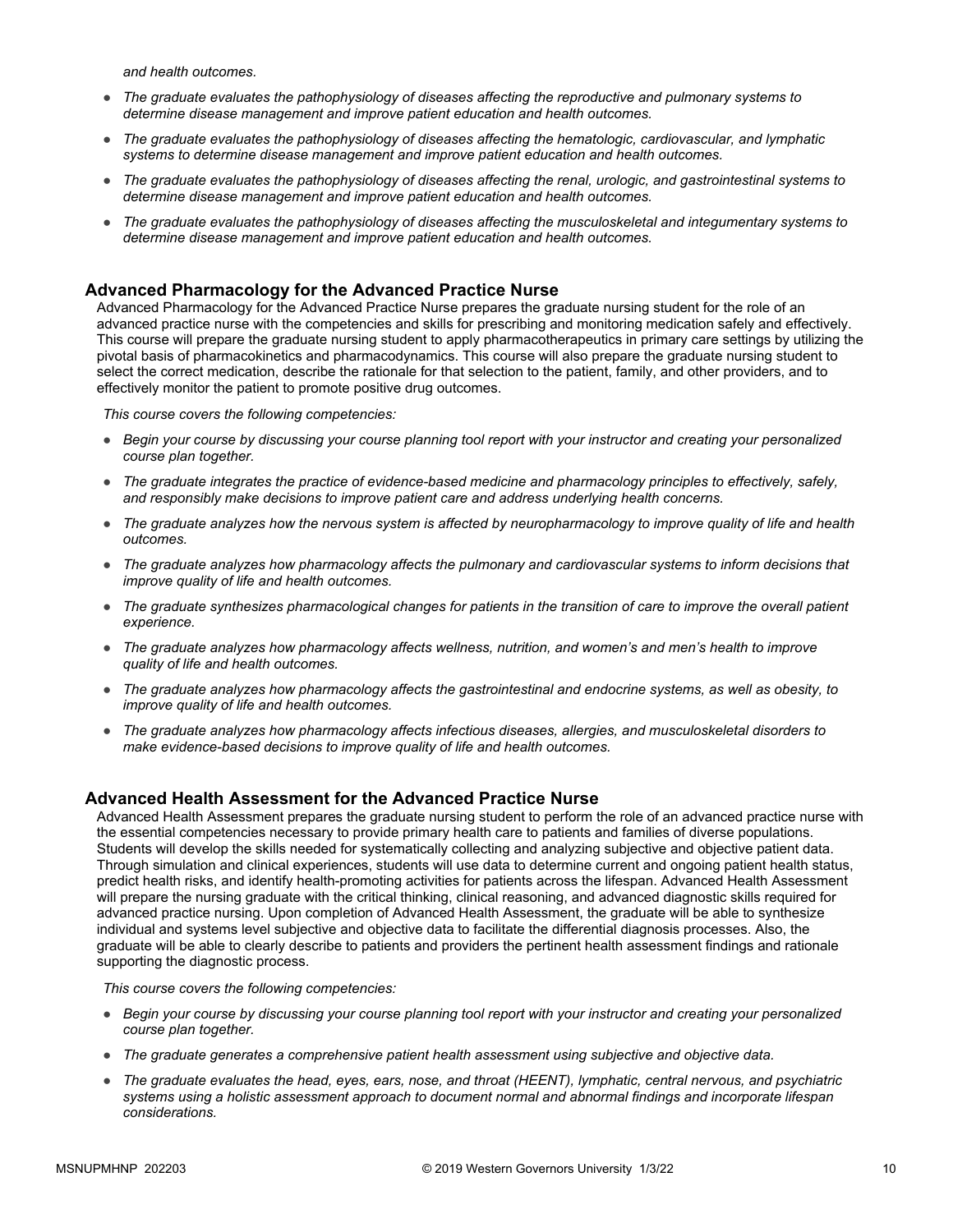- *The graduate evaluates the pulmonary, cardiovascular, and peripheral vascular systems using a holistic assessment approach to document normal and abnormal findings and incorporate lifespan considerations.*
- *The graduate evaluates the gastrointestinal and urinary systems using a holistic assessment approach to document normal and abnormal findings and incorporate lifespan considerations.*
- *The graduate evaluates the female and male reproductive systems using a holistic assessment approach to document normal and abnormal findings and incorporate lifespan considerations.*
- *The graduate evaluates the musculoskeletal, integumentary, and peripheral nervous systems using a holistic assessment approach to document normal and abnormal findings and incorporate lifespan considerations.*

### **Psychiatric Nurse Practitioner Specialty**

#### **Foundations of Advanced Psychiatric Mental Health Practice**

Foundations of Advanced Psychiatric Care guides students to differentiate between mental health and mental illness. The history of psychiatric care is presented, along with cultural components that influence individual attitudes and behaviors. The student is introduced to various conceptual models and theories related to practice that provide the basis for understanding the development of psychopathology so students can apply appropriate therapeutic strategies. The student is provided with clinical practice guidelines using the Diagnostic and Statistical Manual of Mental Disorders (DSM-5) as a basis for diagnostic consistency across the life span. This course includes relevant advanced practice issues, legal and ethical components, and barriers to practice that a mental health psychiatric nurse practitioner may encounter. Various psychological responses to stress are also discussed. The following prerequisite courses are required prior to taking this course: All MSN Core courses and NP Core courses.

*This course covers the following competencies:*

- *Begin your course by discussing your course planning tool report with your instructor and creating your personalized course plan together.*
- *The learner analyzes policies related to the individual practice and advocacy of rights, health, and safety of patients and populations.*
- *The learner applies principles of effective communication, collaboration, and cultural sensitivity when working with diverse populations in behavioral healthcare delivery.*
- *The learner analyzes evidence-based data for effective psychotherapeutic treatment modalities.*
- *The learner applies logic and reasoning skills to understand the relationship between patients' behaviors and their intentions or motivations.*
- *The learner evaluates evidence-based therapeutic relationship strategies to reduce emotional distress, facilitate cognitive and behavioral change, and foster personal growth in individuals and communities.*
- learner explains how to use self-reflective practices and stress management techniques that build relationships, *promote behavior change, and mitigate professional stress.*

#### **The Assessment and Diagnostic Process of Psychiatric Nurse Practitioner Practice**

The learner will examine determinants to the role of the psychiatric mental health nurse practitioner in building a therapeutic relationship with patients through interviewing skills, conducting a structured assessment, milieu, types of therapy, and various care strategies, including technology usage. Integrative care will be discussed using a holistic approach that includes health maintenance, promotion, and wellness in developing treatment plans. The learner will be guided to explore their leadership role in collaborating with the interprofessional community as a nurse practitioner for mental health. Pathways of quality improvement, practice evaluation, and healthcare reform will be considered. The following prerequisite courses are required prior to taking this course: All MSN Core courses and NP Core courses.

- *Begin your course by discussing your course planning tool report with your instructor and creating your personalized course plan together.*
- *The learner applies holistic evidence-based mental health strategies to promote disease prevention and optimal mental health across the life span.*
- *The learner conducts a structured assessment of a patient's behavioral and cognitive functioning to guide safe patient care.*
- *The learner develops individualized mental health plans of care that reflect current comprehensive treatment planning methods, tools, and techniques.*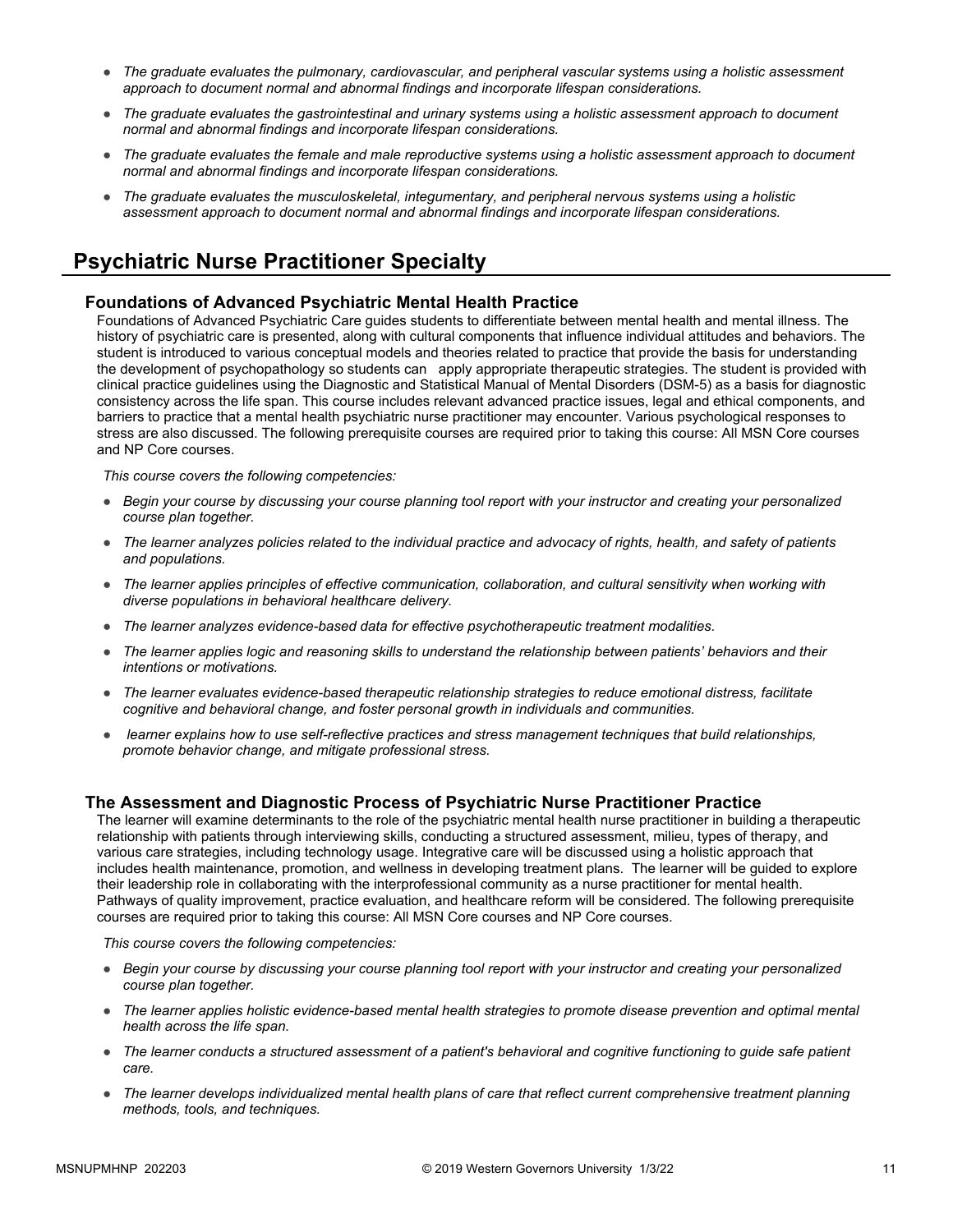- *The learner collaborates with interprofessionals or care team members to achieve quality patient care outcomes through shared decision-making.*
- *The learner determines psychotherapy techniques that promote well-being, health maintenance, and positive health outcomes.*

#### **Psychopharmacology for Advanced Psychiatric Mental Health Practice**

Psychopharmacology for Advanced Psychiatric Mental Health Practice provides the learner with the knowledge of advanced pharmacotherapeutics to safely and appropriately prescribe agents to manage common chronic and acute mental health problems of diverse populations. This course includes differences between experimental and clinical psychopharmacology. This course covers the principles of pharmacokinetics and pharmacodynamics in administration, along with patient education. This course discusses factors of addiction and substance use, including prevalence, clinical manifestations, and treatment of various disorders. Collaborative clinical services are explored, such as group counseling, therapeutic communities, and medication support. This course's foundational information in psychopharmacology guides the learner in planning individualized mental health drug management for individuals across the life span based on setting, context, and ethics. The following prerequisite courses are required prior to taking this course: All MSN Core courses and NP Core courses.

*This course covers the following competencies:*

- *Begin your course by discussing your course planning tool report with your instructor and creating your personalized course plan together.*
- *The learner assesses a patient's mental health status to safely prescribe appropriate pharmacologic agents.*
- *The learner incorporates best practices when caring for patients who present with signs of substance abuse or addiction issues.*
- *The learner recommends appropriate and effective medications used to treat various mental health conditions and psychiatric disorders.*

#### **Advanced Psychological Care of Adults and Older Adults Across Care Settings**

Advanced Psychological Care of Adults and Older Adults Across Care Settings prepares students to provide evidencebased mental healthcare for adults, older adults, and families. This course guides students through application of age and developmentally appropriate advanced practice health assessment knowledge and diagnostic reasoning skills for adults, older adults, and families experiencing complex mental health issues. This course helps students develop treatment plans to manage specific mental health disorders for adults, older adults, and families using psychotherapeutic treatment modalities, psychopharmacology, and community resources. This course also includes the influences of family dynamics and societal norms on mental health progression and recovery. The following prerequisite courses are required prior to taking this course: All MSN Core courses and NP Core courses.

*This course covers the following competencies:*

- *Begin your course by discussing your course planning tool report with your instructor and creating your personalized course plan together.*
- *The learner diagnoses acute and chronic mental conditions in adults and older adults across care settings using the Diagnostic and Statistical Manual of Mental Disorders (DSM-5).*
- *The learner develops effective psychotherapeutic treatment modalities for adult and older adult patient populations across care settings.*
- *The learner incorporates mental health best practice approaches, therapeutic interventions, and health teaching into the care of adults, couples, and families across care settings.*
- *The learner incorporates mental health best practice approaches and therapeutic interventions into the care of older adults throughout the developmental life stage across care settings.*

#### **Advanced Psychological Care of Children and Adolescents Across Care Settings**

Advanced Psychological Care of Children and Adolescents Across Care Settings prepares students to evidence-based mental healthcare for children, adolescents, and families. This course guides students through application of age and developmentally appropriate advanced practice health assessment knowledge and diagnostic reasoning skills for children, adolescents, and families experiencing complex mental health issues. This course helps students develop treatment plans to manage specific mental health disorders for children, adolescents, and families using psychotherapeutic treatment modalities, psychopharmacology, and community resources. This course also includes the influences of family dynamics and societal norms on mental health progression and recovery. The following prerequisite courses are required prior to taking this course: All MSN Core courses and NP Core courses.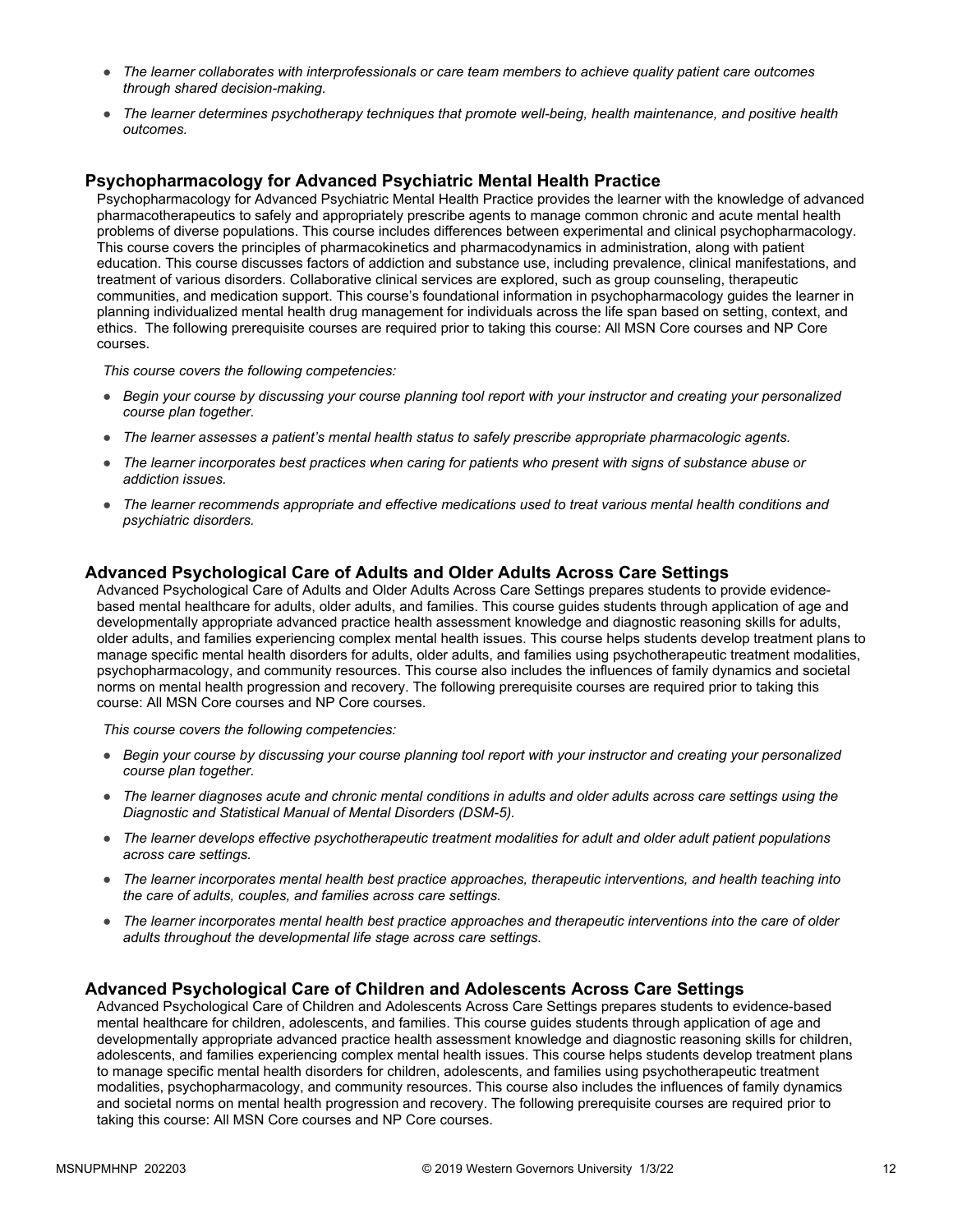*This course covers the following competencies:*

- *Begin your course by discussing your course planning tool report with your instructor and creating your personalized course plan together.*
- *The learner diagnoses acute and chronic mental conditions in children and adolescents across care settings using the Diagnostic and Statistical Manual of Mental Disorders (DSM-5).*
- *The learner develops effective psychotherapeutic treatment modalities for children and adolescent patient populations across care settings.*
- *The learner incorporates mental health best practices and therapeutic interventions when caring for children, adolescents, and their families.*

#### **Psychiatric Mental Health Nurse Practitioner Clinical Internship I**

Through precepted clinical experiences, the learner will develop competencies needed to provide comprehensive and holistic mental health care to individuals, families, and communities across the lifespan. In the precepted clinical setting, the learner will combine competencies developed in preparatory advanced practice coursework to deliver consumer-centered mental health care. Therefore, the learner will conduct advanced mental health assessments and utilize the competencies of advanced pathophysiology, psychopharmacology, psychotherapy and health promotion for individuals and populations across the life span to build self-efficacy in individuals and groups, to determine correct diagnoses, and to establish mental health plans of care that include consumer and population preferences. All MSN Core Courses, NP Core courses, and PMHNP Specialty courses must be completed before taking this course.

*This course covers the following competencies:*

- *The learner gathers patient mental health data in the care of individuals, families, and populations across the lifespan and care settings as a novice.*
- *The learner synthesizes subjective and objective data from individuals, families, and populations across the lifespan in order to provide accurate mental health diagnoses in a range of care settings as a novice.*
- *The learner creates evidence-based individual-, family-, and population-centered mental health plans, including guidelines, clinical expertise, consumer preferences and values, organizational context, and resource limitations in a range of care settings as a novice.*
- *The learner evaluates the effectiveness of individual-, family-, and population-centered mental health plans in order to modify the plan, offer additional mental health education, or refer patients to other providers to improve quality outcomes in a range of settings as a novice.*

#### **Psychiatric Mental Health Nurse Practitioner Clinical Internship II**

Through precepted clinical experiences, the learner will develop competencies needed to provide comprehensive and holistic mental health care to individuals, families, and communities across the lifespan. In the precepted clinical setting, the learner will combine competencies developed in preparatory advanced practice coursework to deliver consumer-centered mental health care. Therefore, the learner will conduct advanced mental health assessments and utilize the competencies of advanced pathophysiology, psychopharmacology, psychotherapy and health promotion for individuals and populations across the life span to build self-efficacy in individuals and groups, to determine correct diagnoses, and to establish mental health plans of care that include consumer and population preferences. All MSN Core Courses, NP Core courses, and PMHNP Specialty courses must be completed before taking this course.

- *Begin your course by discussing your course planning tool report with your instructor and creating your personalized course plan together.*
- *The learner gathers patient mental health data in the care of individuals, families, and populations across the lifespan and care settings as an advanced beginner.*
- *The learner synthesizes subjective and objective data from individuals, families, and populations across the lifespan in order to provide accurate mental health diagnoses in a range of care settings as an advanced beginner.*
- *The learner creates evidence-based individual-, family-, and population-centered mental health plans, including guidelines, clinical expertise, consumer preferences and values, organizational context, and resource limitations in a range of care settings as an advanced beginner.*
- *The learner evaluates the effectiveness of individual-, family-, and population-centered mental health plans in order to modify the plan, offer additional mental health education, or refer patients to other providers to improve quality outcomes in a range of settings as an advanced beginner.*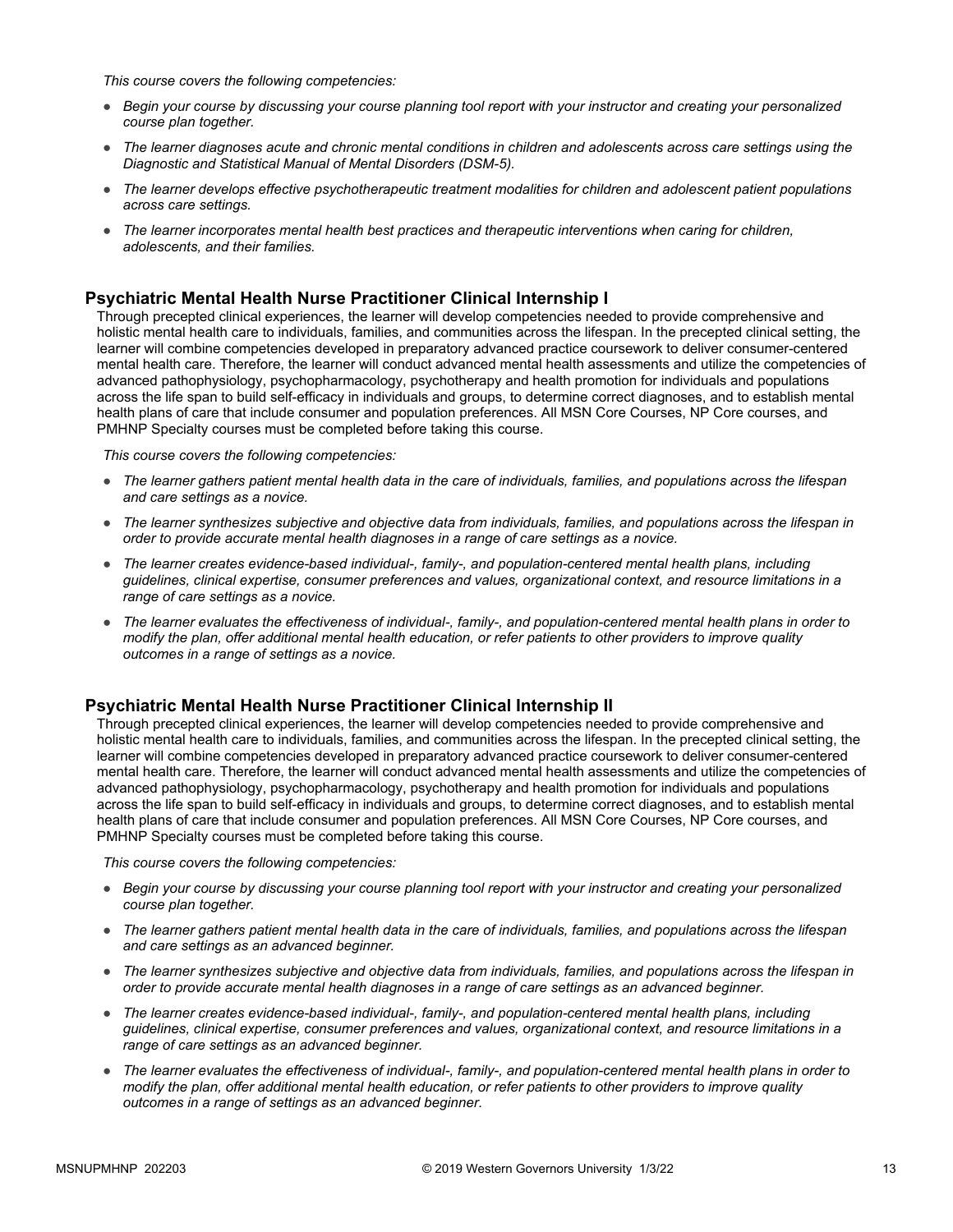### **Psychiatric Mental Health Nurse Practitioner Clinical Internship III**

Through precepted clinical experiences, the learner will develop competencies needed to provide comprehensive and holistic mental health care to individuals, families, and communities across the lifespan. In the precepted clinical setting, the learner will combine competencies developed in preparatory advanced practice coursework to deliver consumer-centered mental health care. Therefore, the learner will conduct advanced mental health assessments and utilize the competencies of advanced pathophysiology, psychopharmacology, psychotherapy and health promotion for individuals and populations across the life span to build self-efficacy in individuals and groups, to determine correct diagnoses, and to establish mental health plans of care that include consumer and population preferences. All MSN Core Courses, NP Core courses, and PMHNP Specialty courses must be completed before taking this course.

- *The learner gathers patient mental health data in the care of individuals, families, and populations across the lifespan and care settings as a competent provider.*
- *The learner synthesizes subjective and objective data from individuals, families, and populations across the lifespan in order to provide accurate mental health diagnoses in a range of care settings as a competent provider.*
- *The learner creates evidence-based individual-, family-, and population-centered mental health plans, including guidelines, clinical expertise, consumer preferences and values, organizational context, and resource limitations in a range of care settings as a competent provider.*
- *The learner evaluates the effectiveness of individual-, family-, and population-centered mental health plans in order to modify the plan, offer additional mental health education, or refer patients to other providers to improve quality outcomes in a range of settings as a competent provider.*